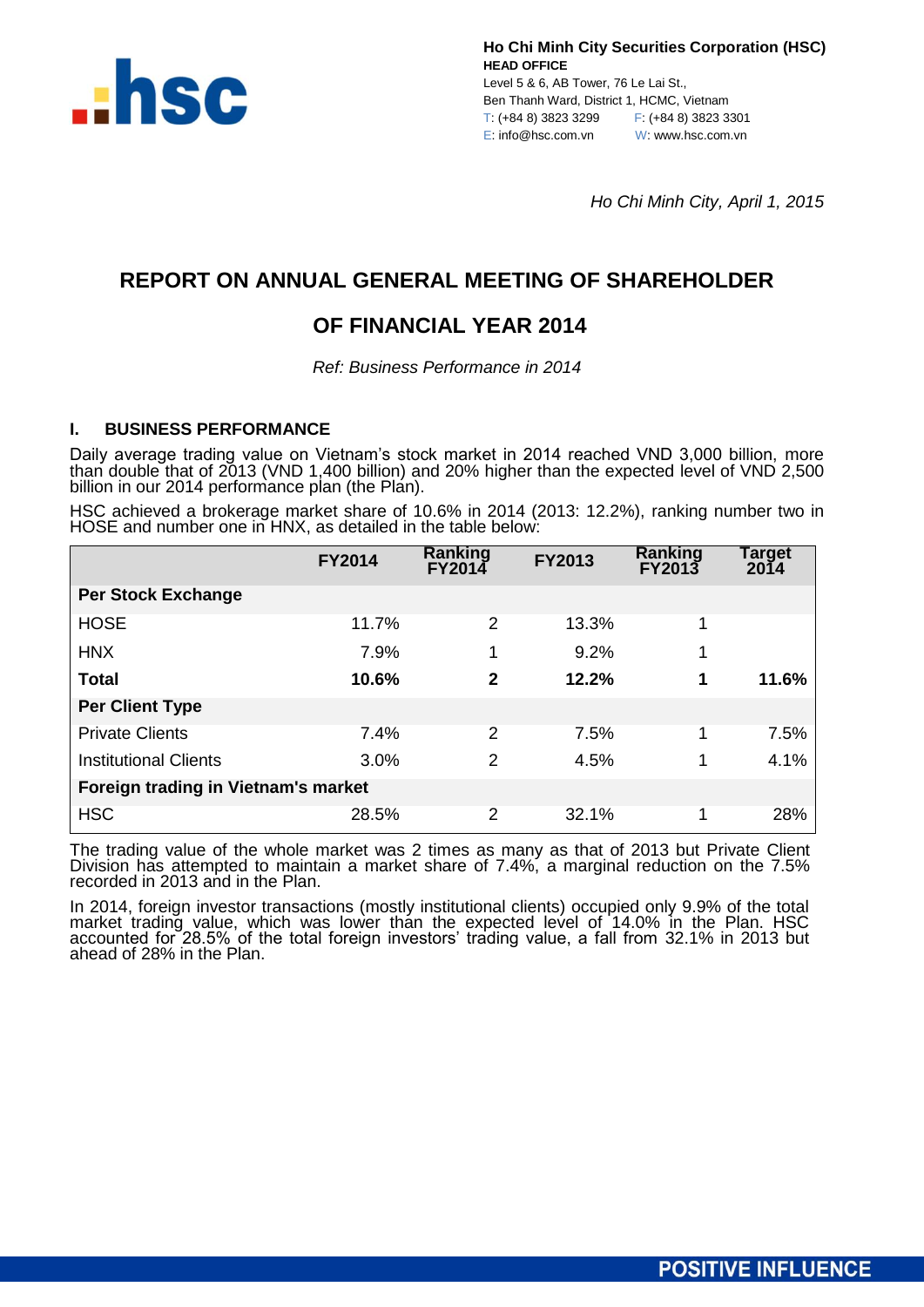Business performance in 2014 is summarized as follows:

| <b>Items</b>                                  | <b>FY2014</b> | <b>FY2013</b> | $\frac{9}{6}$<br>change | <b>Plan 2014</b> | ℅<br>completion |
|-----------------------------------------------|---------------|---------------|-------------------------|------------------|-----------------|
| Income statement (VND million)                |               |               |                         |                  |                 |
| <b>Revenue</b>                                | 831,135       | 634,760       | 31%                     | 744,761          | 112%            |
| <b>Brokerage</b>                              | 299,432       | 199,104       | 50%                     | 310,246          | 97%             |
| Margin + cash advance<br>service              | 248,786       | 155,821       | 60%                     | 195,000          | 128%            |
| Proprietary investment                        | 194,425       | 152,919       | 27%                     | 167,675          | 116%            |
| Interest income                               | 67,241        | 90,727        | $-26%$                  | 36,340           | 185%            |
| Corporate finance                             | 12,362        | 16,399        | $-25%$                  | 19,000           | 65%             |
| Other revenues                                | 8,889         | 19,790        | $-55%$                  | 16,500           | 54%             |
| <b>Operating expenses</b>                     | 349,692       | 260,049       | 34%                     | 306,951          | 114%            |
| Other profit                                  | 4             | 718           | $-99%$                  |                  |                 |
| Profit before tax                             | 481,447       | 375,428       | 28%                     | 437,810          | 110%            |
| <b>Profit after tax</b>                       | 376,152       | 282,174       | 33%                     | 341,492          | 110%            |
| Balance sheet at year end (VND million)       |               |               |                         |                  |                 |
| <b>Total assets</b>                           | 3,859,367     | 3,127,781     | 23%                     | 3,171,691        | 122%            |
| Shareholders' equity                          | 2,358,231     | 2,247,348     | 5%                      | 2,265,561        | 104%            |
| <b>Financial indicators</b>                   |               |               |                         |                  |                 |
| Return on average assets<br>(ROAA)            | 10.8%         | 8.9%          |                         | 10.6%            |                 |
| Return on average equity<br>(ROAE)            | 16.3%         | 12.8%         |                         | 15.4%            |                 |
| <b>Equity's value</b>                         |               |               |                         |                  |                 |
| Number of shares                              | 127,229,583   | 127,249,720   |                         | 127,249,720      |                 |
| Earnings per share - VND                      | 2,956         | 2,241         | 32%                     | 2,684            | 110%            |
| Book value per common<br>share – VND          | 18,535        | 17,661        | 5%                      | 17,804           | 104%            |
| Market price at balance sheet<br>$date - VND$ | 31,200        | 24,500        | 27%                     | N/A              | N/A             |
| P/E                                           | 10.6          | 10.9          | $-3%$                   | N/A              | N/A             |
| Total shareholder return                      | 32%           | 51%           |                         |                  |                 |

Revenue from brokerage fee contributed the highest proportion at 36% of the total revenue and reached VND 299 billion, increased by 50% compared to 2013 and completed 97% of the Plan as HSC succeeded in maintaining a high market share during the significant increase in overall trading activity.

Along with the growth of the revenue from brokerage fee, revenue from margin lending and cash advances service increased 60% compared to 2013 and 28% in excess of the Plan, reaching VND 248 billion and contributed 30% to the total revenue. The increase in these activities was aided by the Company's abundant capital and effective risk management policies during a vibrant phase of the market's development in addition to complying with regulations on the margin trading of the State Securities Commission (SSC).

Proprietary investment activities contributed 23% of the total revenue of HSC, reached VND 194 billion, increased by 27% compared to 2013 and 16% ahead of the Plan through the realisation the portfolio of fund certificates brought forward from previous year, as well as through effective investment in new portfolio (both bonds and securities).

In contrast to the revenue from brokerage, margin lending and proprietary investment, revenue from bank interest fell by 26% due to falling bank interest rates, and revenue from advisory services decreased 25% due to specific difficulties in investment banking.

Total operating expenses in 2014 increased by 34% compared to 2013, primarily due to: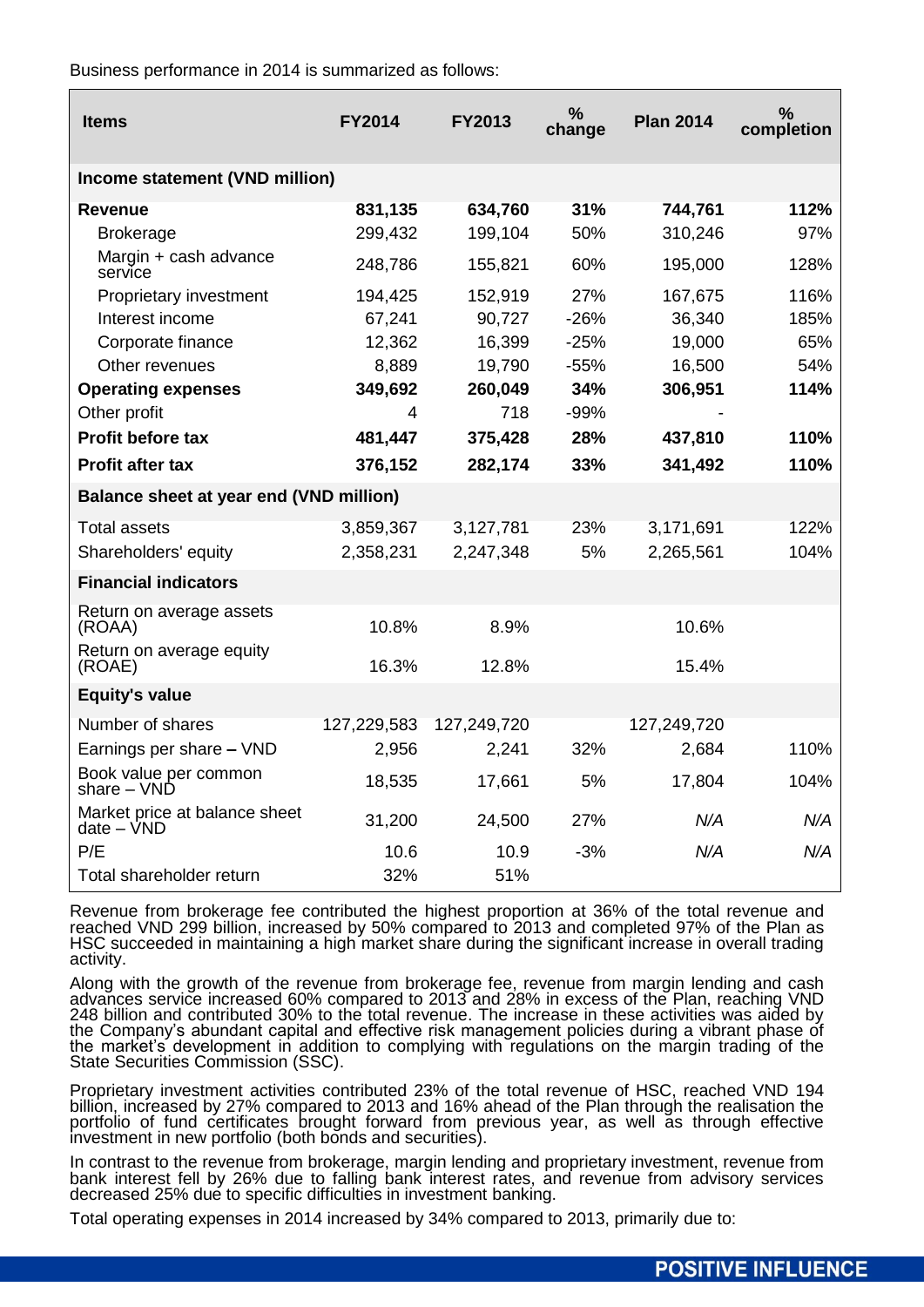

Level 5 & 6, AB Tower, 76 Le Lai St., Ben Thanh Ward, District 1, HCMC, Vietnam T: (+84 8) 3823 3299 F: (+84 8) 3823 3301 E: info@hsc.com.vn W: www.hsc.com.vn

- The variable costs increased in line with the increase of the trading value in HSC (such as brokerage fee paid to the Stock Exchanges and commissions paid to brokers) led to an 19% increase in total operating expenses;
- Provision for impairment of OTC securities made in 2014 led to the total operating expenses increased by 14%.

Profit after tax reached VND 376 billion, increased by 33% compared to 2013 and 10% ahead of the Plan, in which the Corporate Income Tax rate decreased to 22% from 25% in 2013.

Basic earning per share (EPS) reached VND 2,956, going up by 32% compared to VND 2,241 of 2013 and the highest level among listed securities companies in Vietnam.

Return On Average Equity (ROAE) was 16.3%, the second highest level among securities companies, demonstrating HSC's efficient use of capital.

HCM shares generated a total shareholders' return (TSR) of 32%, taking into account cash dividends received and price appreciation during the year, which brought benefits to investors significantly in excess of both the average interest rate and VNIndex growth of 5.8% and 8.0% respectively.

## **II. DIVISIONAL PERFORMANCE ANALYSIS**

## **1. Private Client Division**

| <b>Private Client Division</b><br>(VND million) | <b>FY2014</b> | <b>FY2013</b> | %<br>change | <b>Plan</b><br>2014 | %<br>completion |
|-------------------------------------------------|---------------|---------------|-------------|---------------------|-----------------|
| Revenue                                         | 463,652       | 263,293       | 76%         | 387,951             | 120%            |
| Brokerage fee                                   | 210,582       | 108,252       | 95%         | 197,301             | 107%            |
| Margin income                                   | 247,269       | 151,076       | 64%         | 189,150             | 131%            |
| Other revenue                                   | 5,801         | 3,965         | 46%         | 1,500               | 387%            |
| <b>Operating expenses</b>                       | 190,984       | 133,531       | 43%         | 183,611             | 104%            |
| Direct expenses                                 | 151,987       | 94,707        | 60%         | 147,077             | 103%            |
| Indirect expenses                               | 38,997        | 38,824        | 0%          | 36,534              | 107%            |
| <b>Profit before tax</b>                        | 272,668       | 129,762       | 110%        | 204,340             | 133%            |
| % total HSC revenues                            | 56%           | 41%           |             | 52%                 |                 |
| % total HSC profit before tax                   | 57%           | 35%           |             | 47%                 |                 |

## **1.1 Revenue**

Revenue from Private Client Division in 2014 reached nearly VND 464 billion, increased by 76% compared to 2013 and 20% ahead of the Plan. Revenue in 2014 mainly came from brokerage fees and margin income.

## *a. Brokerage fee*

Revenue from brokerage fee in 2014 reached VND 210 billion, increased by 95% compared to 2013 and 7% ahead of the Plan, thanks to the following factors:

- Total trading value for the Division increased 112% in line with the growth in trading value of the whole market; and
- Average brokerage fee rates decreased by two bps in accordance with HSC's pricing policy whereby the greater the value of transactions in a day, the lower the brokerage fee rate (subject to a minimum rate of 0.15%).

## *b. Margin income*

Margin income reached VND 247 billion and increased by 64% compared to 2013 on a combination of the following factors: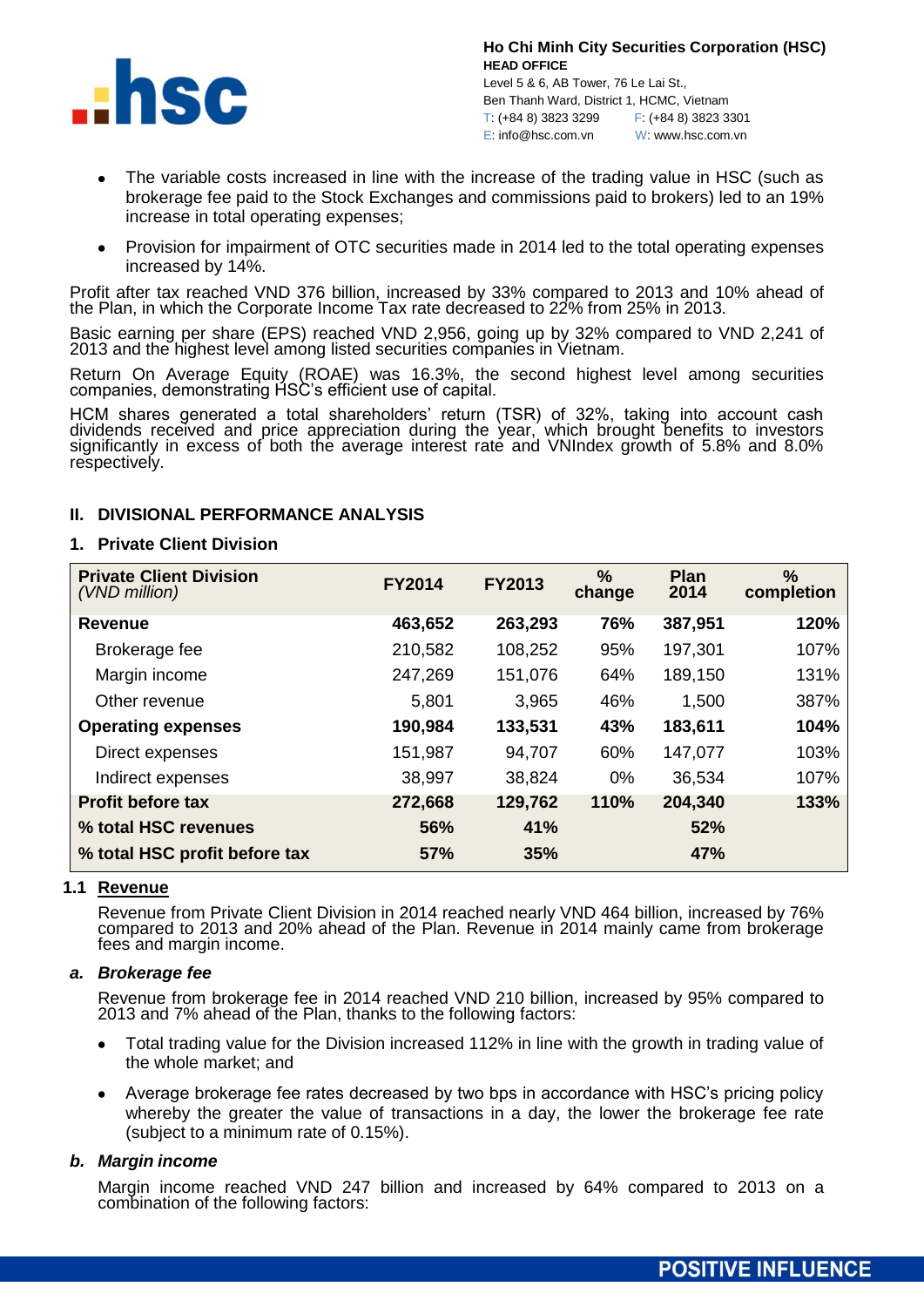- Average margin balance increased by 84% to VND 1,645 billion (2013: VND 894 billion), due to an increase in demand for margin trading in what was a very active trading year; and
- Average margin rate reduced from 16.9% in 2013 to 15.0% in 2014, due to a decrease in the market deposit rate and increasing competition in terms of margin interest rates.

Margin income in 2014 from Private Client Division exceeded 31% of the Plan because average margin balance and average margin interest rate in fact were higher than planned.

## *c. Other revenue*

Other revenue includes gains from the sale of repo securities, fees from securities transfer services and shareholder management services fees.

## **1.2 Operating expenses**

Operating expenses of Private Client Division in 2014 increased by 43% primarily due to an increase in direct expenses while indirect expenses allocated from the supporting departments did not fluctuate significantly from 2013.

Direct expenses (accounted for 80% of operating expenses) increased by 60% compared to 2013 and led to an increase of 43% in operating expenses, affected by factors:

| <b>Direct expenses - Private Client Division</b><br>(VND million) | <b>FY2014</b> | <b>FY2013</b> | $\frac{0}{0}$<br>change |
|-------------------------------------------------------------------|---------------|---------------|-------------------------|
| Brokerage expenses & commissions                                  | 92,389        | 42,548        | 117%                    |
| Other direct expenses                                             | 59,598        | 52.159        | 14%                     |
| <b>Total</b>                                                      | 151,987       | 94,707        | 60%                     |

Brokerage fees paid to Stock Exchanges and commissions paid to brokers increased in line with the increase in trading value brokered by the division

Other direct expenses primarily related to the division's fixed costs, which include office rental, IT systems and brokers' basic salaries. The 14% increase in these expenses was due to greater investment in staff and technology, to support the expansion of the Company.

## **2. Institutional Client Division**

| <b>Institutional Client Division</b><br>(VND million) | <b>FY2014</b> | <b>FY2013</b> | %<br>change | <b>Plan 2014</b> | %<br>completion |
|-------------------------------------------------------|---------------|---------------|-------------|------------------|-----------------|
| <b>Revenue</b>                                        | 103,976       | 121,847       | $-15%$      | 129,795          | 80%             |
| Brokerage fee                                         | 88,574        | 90,509        | $-2%$       | 112,945          | 78%             |
| Margin income                                         | 1,517         | 4,745         | $-68%$      | 5,850            | 26%             |
| Income from using capital                             | 9,774         | 23,638        | $-59%$      | 10,000           | 98%             |
| Other revenue                                         | 4,112         | 2,955         | 39%         | 1,000            | 411%            |
| <b>Operating expenses</b>                             | 67,418        | 65,144        | 3%          | 72,750           | 93%             |
| Direct expenses                                       | 58,506        | 55,886        | 5%          | 65,054           | 90%             |
| Indirect expenses                                     | 8,913         | 9,258         | $-4%$       | 7,696            | 116%            |
| <b>Profit before tax</b>                              | 36,558        | 56,703        | $-36%$      | 57,045           | 64%             |
| % Total HSC revenues                                  | 13%           | 19%           |             | 17%              |                 |
| % Total HSC profit before tax                         | 8%            | 15%           |             | 13%              |                 |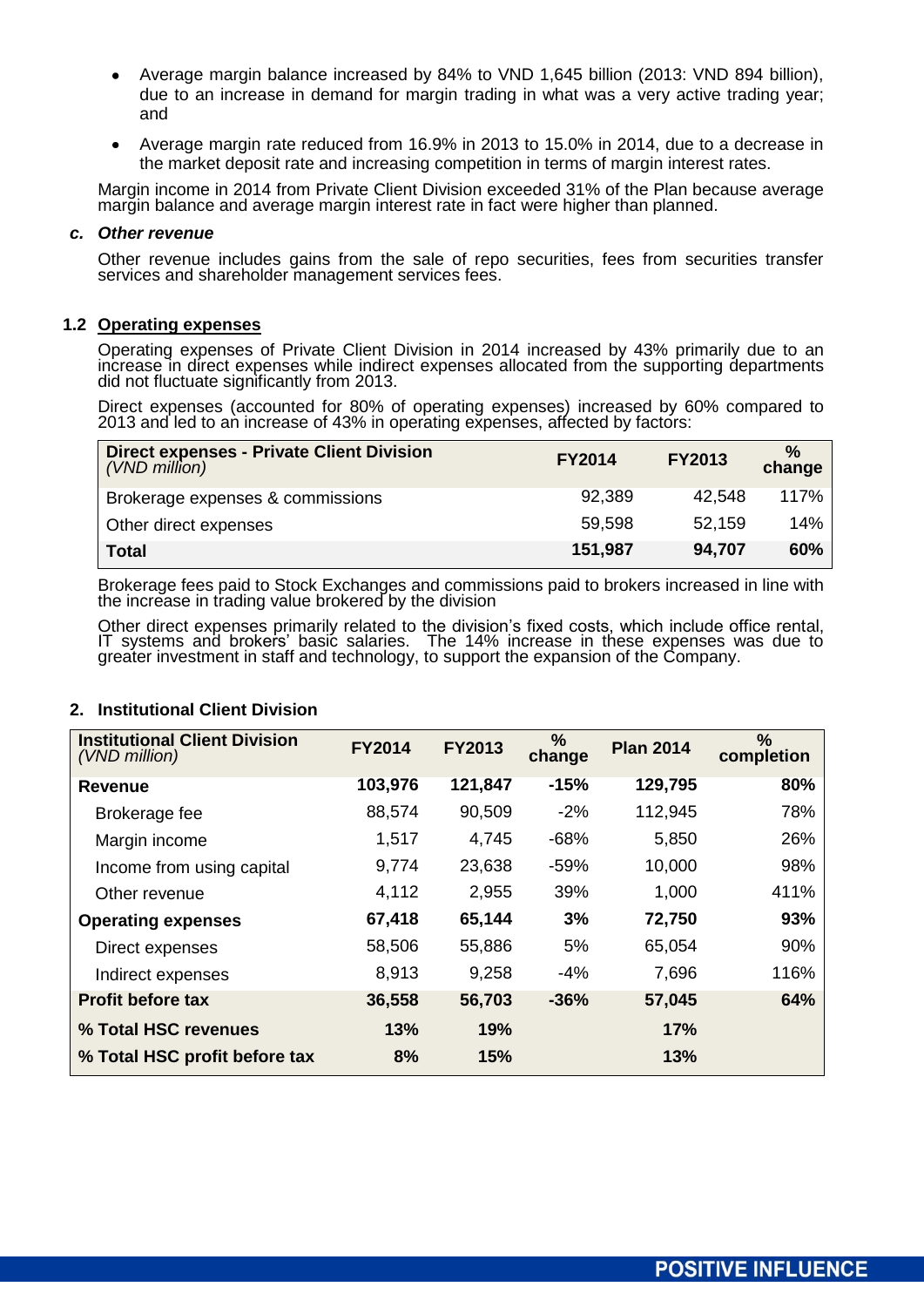

Level 5 & 6, AB Tower, 76 Le Lai St., Ben Thanh Ward, District 1, HCMC, Vietnam T: (+84 8) 3823 3299 F: (+84 8) 3823 3301 E: info@hsc.com.vn W: www.hsc.com.vn

## **2.1 Revenue**

Revenue of Institutional Client Division reached VND 104 billion, a decrease of 15% compared to 2013 and representing 80% of the Plan.

## *a. Brokerage fee*

Revenue from brokerage fee reached VND 88 billion, fell by 2% compared to 2013 and completed 78% of the Plan. Revenue from brokerage fee fell primarily due to fees from customers introduced to HSC by offshore brokers had dropped and the absence of fee from OTC transactions and placements for institutional clients as in 2013 (nearly VND 2 billion). This revenue arose from the following streams:

- Regular institutional clients (domestic and foreign), which generated VND 66 billion, an  $\bullet$ increase of 50% year-on-year, mostly due to a 52% increase in trading value of this group as the average brokerage fee rate remained at a similar level to 2013;
- Customers introduced to HSC by offshore brokers, which generated VND 14 billion, a  $\bullet$ decrease of 64%, due to the absence of OTC transactions and placements for institutional clients, which both inflated 2013 figures. This group accounted for only 7% of the division's total trading value (2013: 14%). Commissions paid to offshore brokers were recorded in direct expenses in 2014;
- Bond brokerage activities, which were more active on both primary and secondary markets, contributing VND 8 billion in 2014, a 60% increase on 2013.

## *b. Margin income*

Revenue from margin lending fell 68% to VND 1.5 billion, representing only 26% of the Plan, due to a sharp decline in demand from domestic institutional clients combined with a reduction in average margin rate as mentioned above.

## *c. Income from using capital*

Revenue from using capital reached nearly VND 9.7 billion, decreased 59% compared to 2013 and completed 98% of the Plan.

Revenue from using capital mainly arose from gains made in accumulating and selling securities to institutional investors with an average investment of VND 17 billion and an average return rate of 39% pa (in 2013: average investment was of VND 25 billion and an average return rate of 89% pa).

## *d. Other revenue*

Other revenue mainly derived from the supply of data analysis services to institutional clients.

## **2.2 Operating expenses**

Operating expenses of Institutional Client Division increased by 3% compared to 2013 primarily due to an increase in direct expenses while indirect expenses allocated from the supporting departments did not fluctuate significantly between the 2 compared years.

Direct expenses (accounting for 85% of operating expenses) increased by 5% compared to 2013 led to operating expenses increased by 4% between the two compared periods, as detailed below:

| <b>Direct expenses - Institutional Client Division</b><br>(VND million) | $\frac{9}{6}$ | <b>FY2014</b> | <b>FY2013</b> | % change |
|-------------------------------------------------------------------------|---------------|---------------|---------------|----------|
| Brokerage expense                                                       | 28%           | 16.432        | 11,265        | 46%      |
| Commissions                                                             | 15%           | 8.771         | 14.447        | $-39%$   |
| Other direct expenses                                                   | 52%           | 30,194        | 28,655        | 5%       |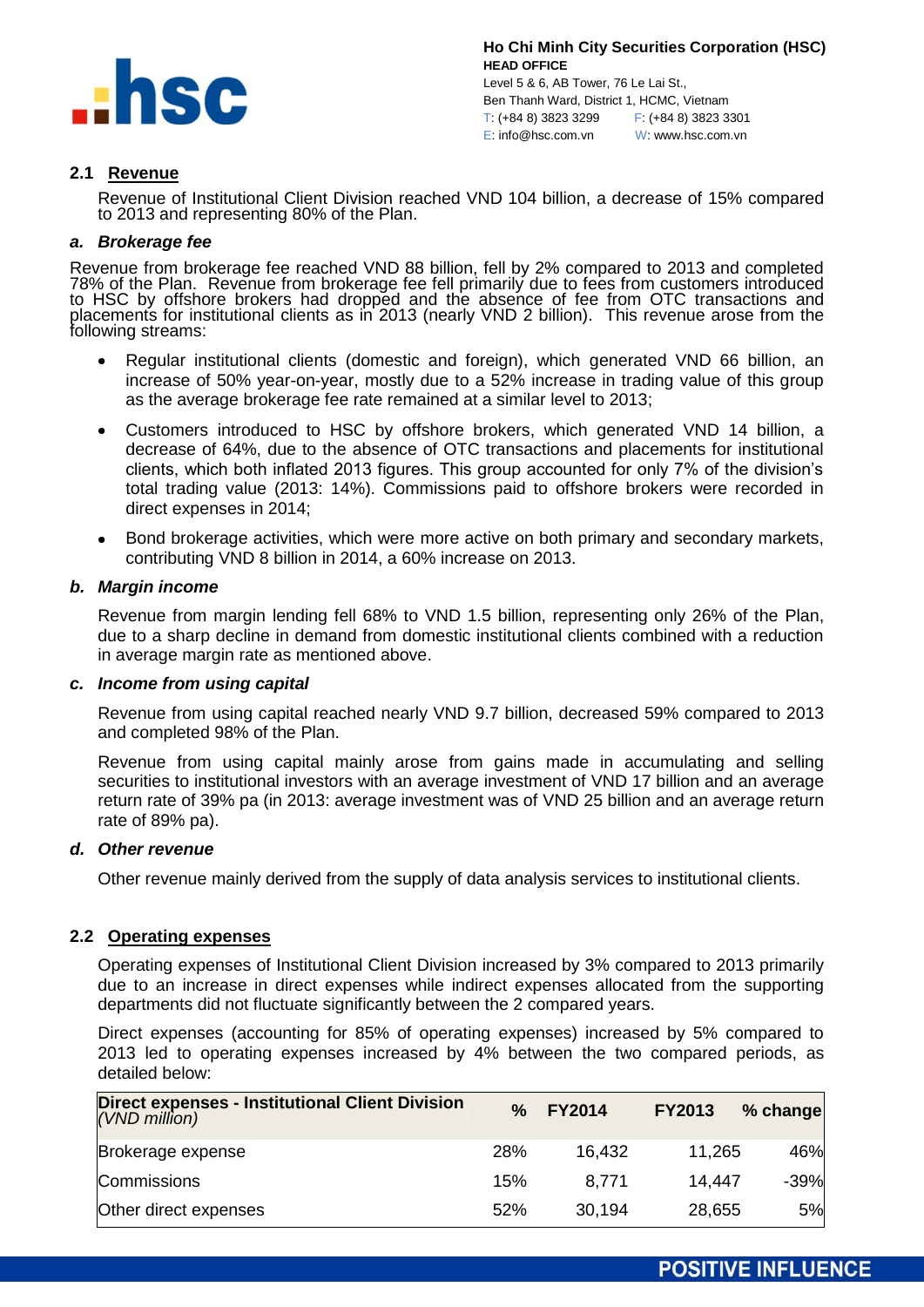| Losses on securities trading | 5%   | 3,109  | 1,518  | 105% |
|------------------------------|------|--------|--------|------|
| <b>Total</b>                 | 100% | 58,506 | 55,886 | 5%   |

Brokerage fee paid to Stock Exchanges increased in line with the increase of trading value of the Division in HSC.

Commissions paid to offshore brokers decreased due to the reduction in the trading value of transactions through these brokerage organization as described above.

Other direct expenses mostly consisted of fixed costs such as salaries and IT costs. These costs increased in 2014, as we continued to invest in brokers and analysts as well as IT systems, in order to improve service quality and continually meet the high standards demanded by institutional clients.

# **3. Corporate Finance Division**

| <b>Corporate Finance Division</b><br>(VND million) | <b>FY2014</b> | <b>FY2013</b> | $\%$<br>change | <b>Plan</b><br>2014 | $\frac{0}{0}$<br>completion |
|----------------------------------------------------|---------------|---------------|----------------|---------------------|-----------------------------|
| <b>Revenue</b>                                     | 10,901        | 22,556        | $-52%$         | 33,000              | 33%                         |
| Advisory fees                                      | 10,901        | 16,971        | $-36%$         | 18,000              | 60%                         |
| Income from using capital                          |               | 5,585         | $-99%$         | 15,000              | 0%                          |
| <b>Operating expenses</b>                          | 13,541        | 15,705        | $-14%$         | 15,383              | 88%                         |
| Direct expenses                                    | 8,585         | 10,790        | $-20%$         | 10,861              | 79%                         |
| Indirect expenses                                  | 4,956         | 4,914         | 1%             | 4,522               | 110%                        |
| <b>Profit before tax</b>                           | (2,640)       | 6,852         | $-139%$        | 17,617              | $-15%$                      |
| % Total HSC revenues                               | 1%            | 4%            |                | 4%                  |                             |
| % Total HSC profit before tax                      | $-1%$         | 2%            |                | 4%                  |                             |

## **3.1 Revenue**

Revenue of Corporate Finance Division in 2014 reached VND 11 billion, a decrease of 52% compared to 2013 and only completed 33% of the Plan.

## *a. Advisory fees*

This revenue mostly derived from stock issuance consultancy fees in relation to Nam Long Investment Corporation, M&A advisory fees for An Long Foods Joint Stock Company and revenue from the accumulation of securities on behalf of clients.

Revenue from advisory services only completed 61% of the Plan, as projects failed to progress as expected.

#### *b. Income from using capital*

There was no income from using capital in 2014 due to most of the projects did not meet the disbursement conditions as expected in the Plan.

## **3.2 Operating expenses**

Operating expenses of the division in 2014 decreased by 14%, as a 20% reduction in direct expenses outweighted a light increase in indirect expenses.

Direct expenses reduced largely due to the fall in commission paid to third parties upon referrals, which were much higher in 2013. In addition, salaries expenses also decreased due to a reduction in senior headcount during the year while the replacement not happened on time set out in the Plan.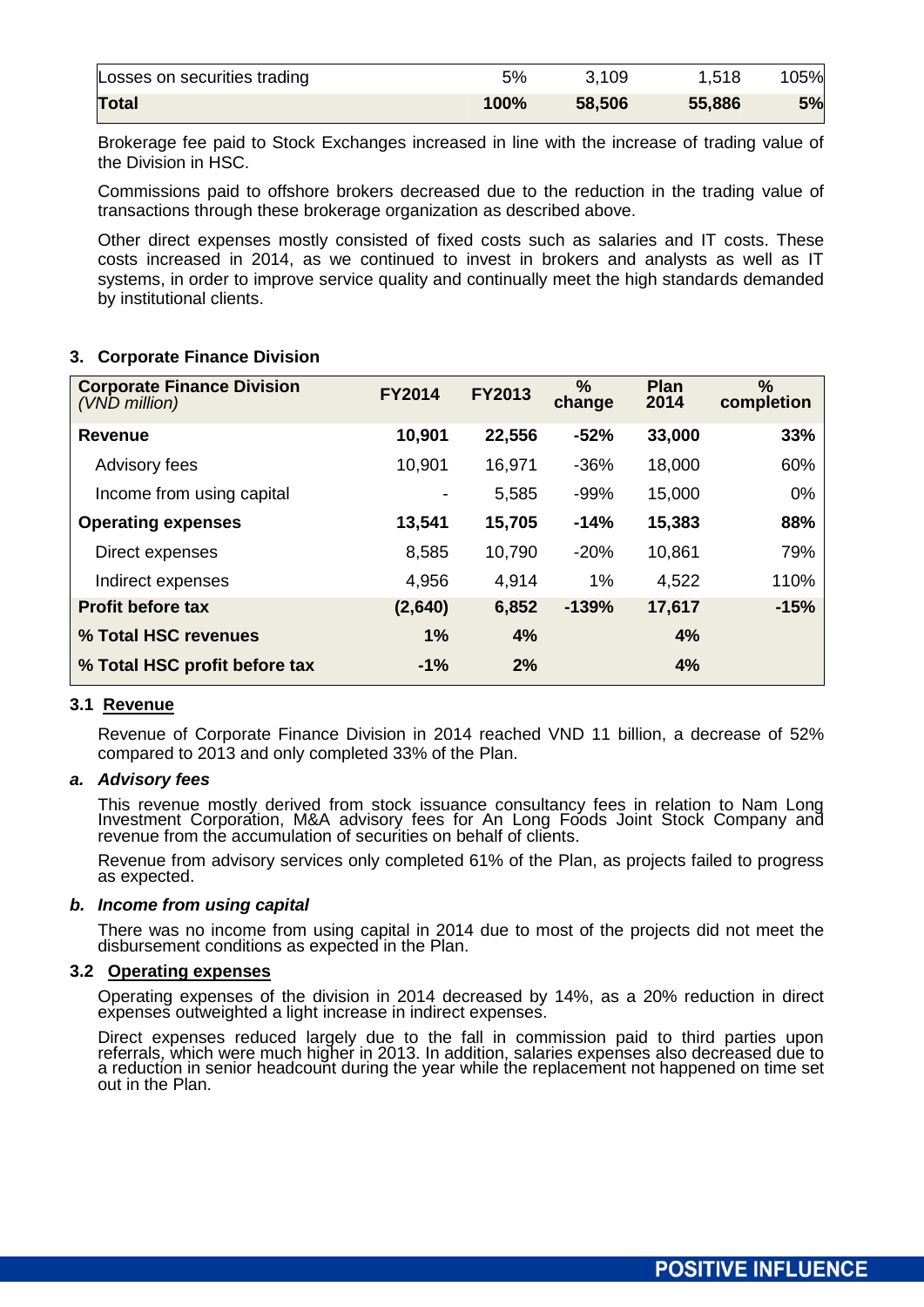

Level 5 & 6, AB Tower, 76 Le Lai St., Ben Thanh Ward, District 1, HCMC, Vietnam T: (+84 8) 3823 3299 F: (+84 8) 3823 3301 E: info@hsc.com.vn W: www.hsc.com.vn

# **4. Equity Investment Function**

| <b>Equity Investment Function</b><br>(VND million) | <b>FY2014</b> | <b>FY2013</b> | %<br>change | <b>Plan</b><br>2014 | %<br>completion |
|----------------------------------------------------|---------------|---------------|-------------|---------------------|-----------------|
| <b>Revenue</b>                                     | 135,586       | 84,944        | 60%         | 132,475             | 102%            |
| Listed stocks and fund certificates                | 134,967       | 83,251        | 62%         | 130,000             | 104%            |
| OTC stocks                                         | 619           | 1,693         | $-63%$      | 2,475               | 25%             |
| <b>Operating expenses</b>                          | 48,348        | 3,539         | 1266%       | 3,817               | 1267%           |
| Direct expenses                                    | 46,955        | 2,309         | 1933%       | 2,601               | 1805%           |
| Indirect expenses                                  | 1,393         | 1,229         | 13%         | 1,216               | 115%            |
| <b>Profit before tax</b>                           | 87,238        | 81,405        | 7%          | 128,658             | 68%             |
| % Total HSC revenues                               | 16%           | 13%           |             | 18%                 |                 |
| % Total HSC profit before tax                      | <b>18%</b>    | 22%           |             | 29%                 |                 |

## **4.1 Revenue**

Revenue of Equity Investment Function reached VND 135 billion, increased by 60% compared to 2013 and exceeded 2% compared to the Plan. This revenue comes from two portfolios:

## *a. Listed securities and fund certificates*

Revenue from this portfolio reached VND 135 billion with an average investment capital of VND 105 billion and average return rate of 115% pa. In which:

- Fund certificate investments which contributed VND 86 billion for revenue, with an  $\bullet$ average investment value of VND 39 billion and a net return rate of 224% pa;
- Listed securities and exchange-traded fund (ETF) investments, which generated VND 49 billion and investment capital in 2014 averaged VND 66 billion, with a return rate of 51% pa demonstrating the investment effectiveness of the function while the growth rate of the VN Index in 2014 was 8%.

## *b. Over-the-counter (OTC) stocks*

This is the portfolio of stocks brought forward from the previous years and revenue primarily from dividends and totaled VND 0.6 billion. The average investment capital for OTC in 2014 was VND 80 billion and the value after provision at the end of 2014 of VND 53 billion.

The average investment capital in 2014 totaled VND 185 billion, generating an average return rate of 49% pa (2013: VND 375 billion average investment capital, 22% pa for the return rate).

## **4.2 Operating expense**

Total operating expenses of the Equity Investment Function in 2014 sharply increased, driven by rising direct expenses (accounting for 97% of total operating expenses) compared to 2013.

The direct expenses mainly include securities investment costs (losses due to selling price are lower than the purchased cost) and provision for OTC stock impairment. In which, the securities investment cost increased due to the uptake in equity investment activities in 2014 and provisions for OTC stock impairment recognised in 2014 as mentioned above.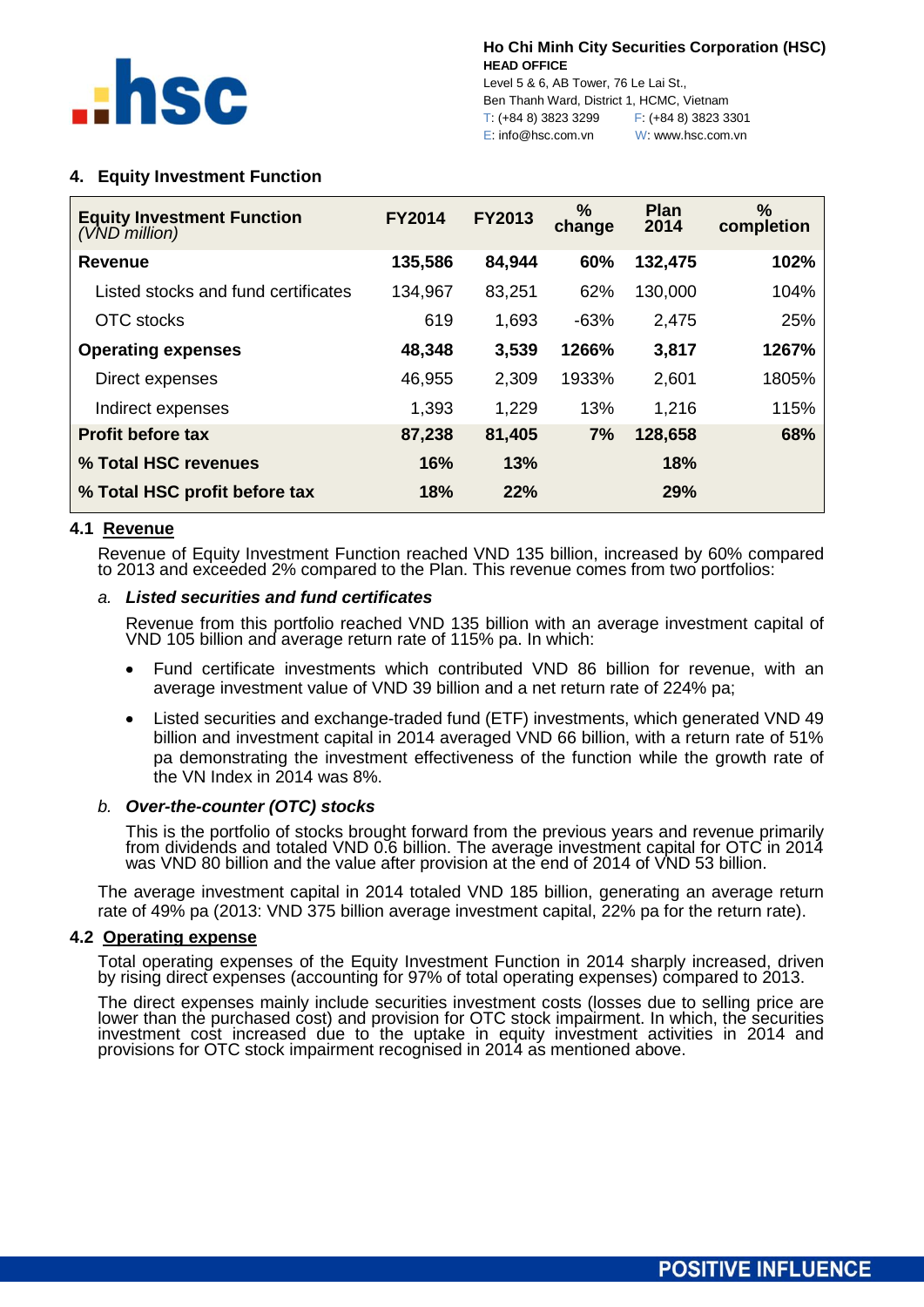

Level 5 & 6, AB Tower, 76 Le Lai St., Ben Thanh Ward, District 1, HCMC, Vietnam T: (+84 8) 3823 3299 F: (+84 8) 3823 3301 E: info@hsc.com.vn W: www.hsc.com.vn

# **5. Fixed Income Function**

| <b>Fixed Income Function</b><br>(VND million) | <b>FY2014</b> | <b>FY2013</b> | $\%$<br>change | Plan<br>2014 | %<br>completion |
|-----------------------------------------------|---------------|---------------|----------------|--------------|-----------------|
| <b>Revenue</b>                                | 117,020       | 142,120       | $-18%$         | 61,540       | 190%            |
| Bank interest income                          | 67,241        | 90,727        | $-26%$         | 36,340       | 185%            |
| Bond investment                               | 48,251        | 44,293        | 9%             | 25,200       | 191%            |
| Bond repo                                     | 796           | 6.159         | $-87%$         |              | N/A             |
| Other revenue                                 | 732           | 940           | $-22%$         |              | N/A             |
| <b>Operating expenses</b>                     | 11,068        | 29,730        | $-63%$         | 12,714       | 87%             |
| Direct expenses                               | 9,758         | 28,501        | $-66%$         | 11,499       | 85%             |
| Indirect expenses                             | 1,310         | 1,229         | 7%             | 1,216        | 108%            |
| <b>Profit before tax</b>                      | 105,952       | 112,390       | $-6%$          | 48,826       | 217%            |
| % Total HSC revenue                           | 14%           | 22%           |                | 8%           |                 |
| % Total HSC profit before tax                 | 22%           | 30%           |                | 11%          |                 |

## **5.1 Revenue**

Revenue from Fixed Income Function in 2014 reached VND 117 billion, decreased 18% compared to 2013 and 90% ahead of the Plan. In which:

## *a. Bank interest income*

Bank interest income reached VND 67 billion, decreased 26% in 2014 as average deposit rates fell from 7.5% to 5.8% pa and the average deposit balance also reduced from VND 1,280 billion to VND 1,250 billion.

However, bank interest income was 85% higher than the Plan which forecast greater reductions in both average deposit balance and interest rates.



## *b. Bond investment*

Revenue from bond investment in 2014 reached VND 48 billion which increased 9% compared to 2013 mainly due to timely realisation of gains on bonds in Q1 and Q3/2014 although the average government bond yields fell to 5.2% pa (2013: 7.3% pa) and the average bond investment in 2014 was VND 168 billion (2013: VND 405 billion). Therefore, the returned rate from bond investment in 2014 reached to 28.7% pa, higher than the rate of 10.9% pa in 2013.

Revenue from bond investments in 2014 exceeded by 91% of the Plan due to timely investments and divestments although the average bond investment only amounting to 60% of the Plan (VND 280 billion).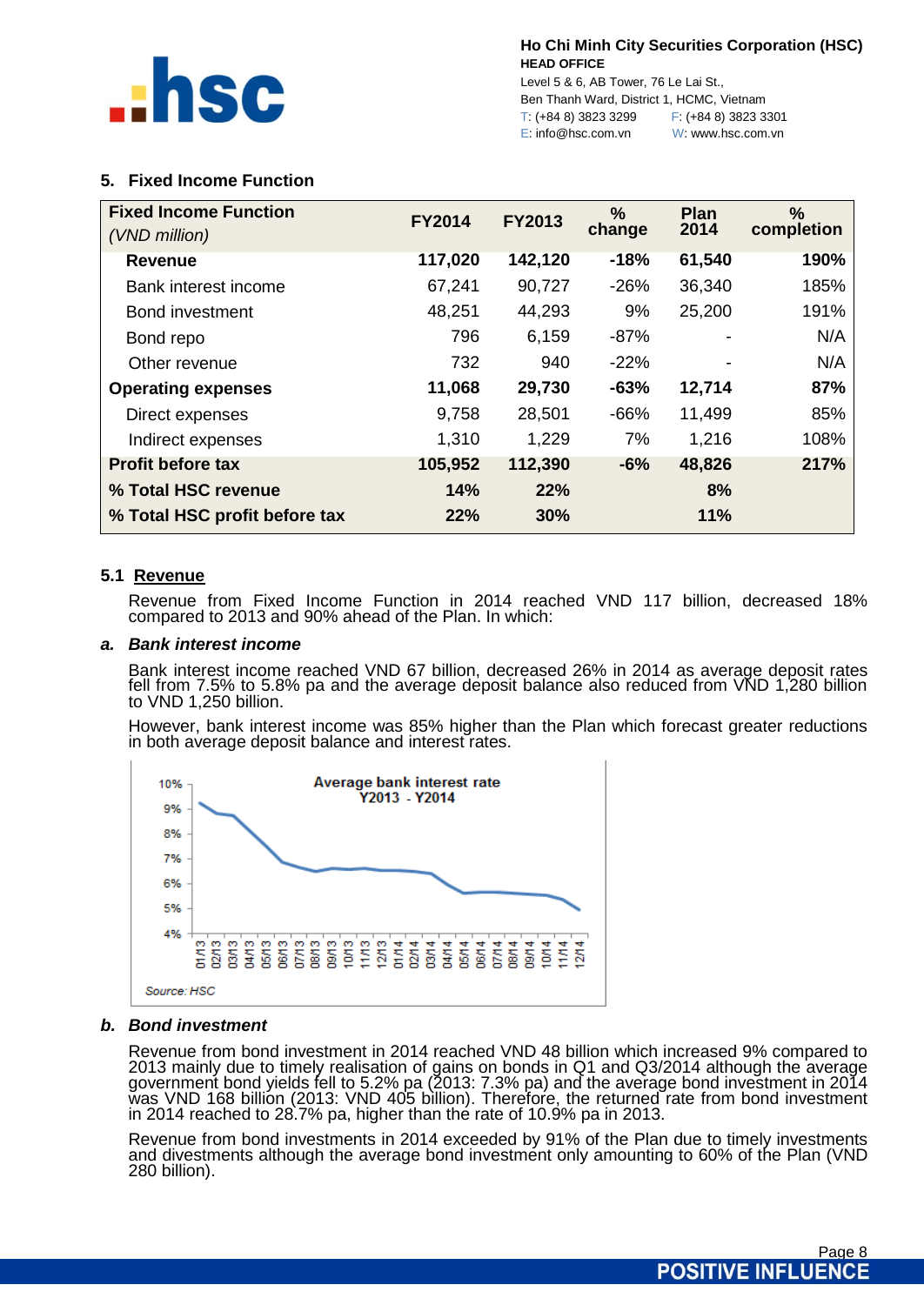

## *c. Bond repo*

Revenue from bond repo in 2014 only reached VND 0.8 billion which decreased 90% compared to 2013 as the Fixed Income Function pursued a policy of disengagement in bond repo activities during the period. The average capital for bond repo in 2014 was VND 4 billion with average repo rate of 14.6% pa compared to 2013 of VND 48 billion and 11.8% pa respectively.

## *d. Other revenue*

Other revenue includes fees from brokerage and tenders for bonds in 2014. The total value of successful tenders for clients reached VND 9,251 billion.

## **5.2 Operating expense**

Operating expenses of the Fixed Income Function in 2014 fell 63%, driven by a reduction in direct expenses of 66%, while the indirect expense did not fluctuate significantly compared to 2013.

The direct expense of Fixed Income Function decreased in 2014 mainly due to there was not much bond repo cost incurred as in 2013 (incurred when HSC uses its bond as collateral in investment activities with higher profitability and cost of borrowing is recognized as bond repo cost).

# **III. OPERATING EXPENSES 2014**

The operating expense of each division has been covered in detail above, however, further analysis of the fluctuations in main expense items in total operating expenses of HSC is presented as follows:

| <b>Operating expenses</b><br>$(VND$ million)                                      | %     | <b>FY2014</b> | <b>FY2013</b> | $\frac{9}{6}$<br>change |
|-----------------------------------------------------------------------------------|-------|---------------|---------------|-------------------------|
| Salary and related expenses                                                       | 26%   | 92,137        | 81,302        | 13%                     |
| <b>Commission to brokers</b>                                                      | 18%   | 63,556        | 37,169        | 71%                     |
| Brokerage expenses                                                                | 15%   | 50,745        | 26,970        | 88%                     |
| Outside services                                                                  | 11%   | 39,583        | 37,568        | 5%                      |
| <b>IT related costs</b>                                                           | 5%    | 16,877        | 14,975        | 13%                     |
| Securities investment expenses                                                    | 5%    | 16,385        | 10,300        | 59%                     |
| Office rental & renovation                                                        | 4%    | 15,487        | 16,215        | $-4%$                   |
| Depreciation                                                                      | 1%    | 4,255         | 7,824         | $-46%$                  |
| Others expenses                                                                   | 6%    | 20,399        | 33,336        | $-39%$                  |
| <b>Total operating expenses before provision</b>                                  |       | 319,424       | 265,658       | 20%                     |
| Provision/(Reversal) for impairment of securities                                 | 11%   | 36,865        | (5,620)       | $-756%$                 |
| Provision/(Reversal) for doubtful debts                                           | $-2%$ | (6, 597)      | 11            | $-58911%$               |
| <b>Total operating expenses</b>                                                   | 100%  | 349,692       | 260,049       | 34%                     |
| % operating expenses/total revenue<br>% operating expenses before provision/total |       | 42%           | 41%           |                         |
| revenue                                                                           |       | 38%           | 42%           |                         |

Total operating expenses in 2014 reached nearly VND 350 billion and increased 34% compared to 2013. Total revenue in 2014 has increased at a slightly lower rate than total operating expenses, leading to a marginal increase in the Cost-Income Ratio ("CIR") to 42% (2013: 41%). If considering the total operating expense before provisions, the operating expense in 2014 reached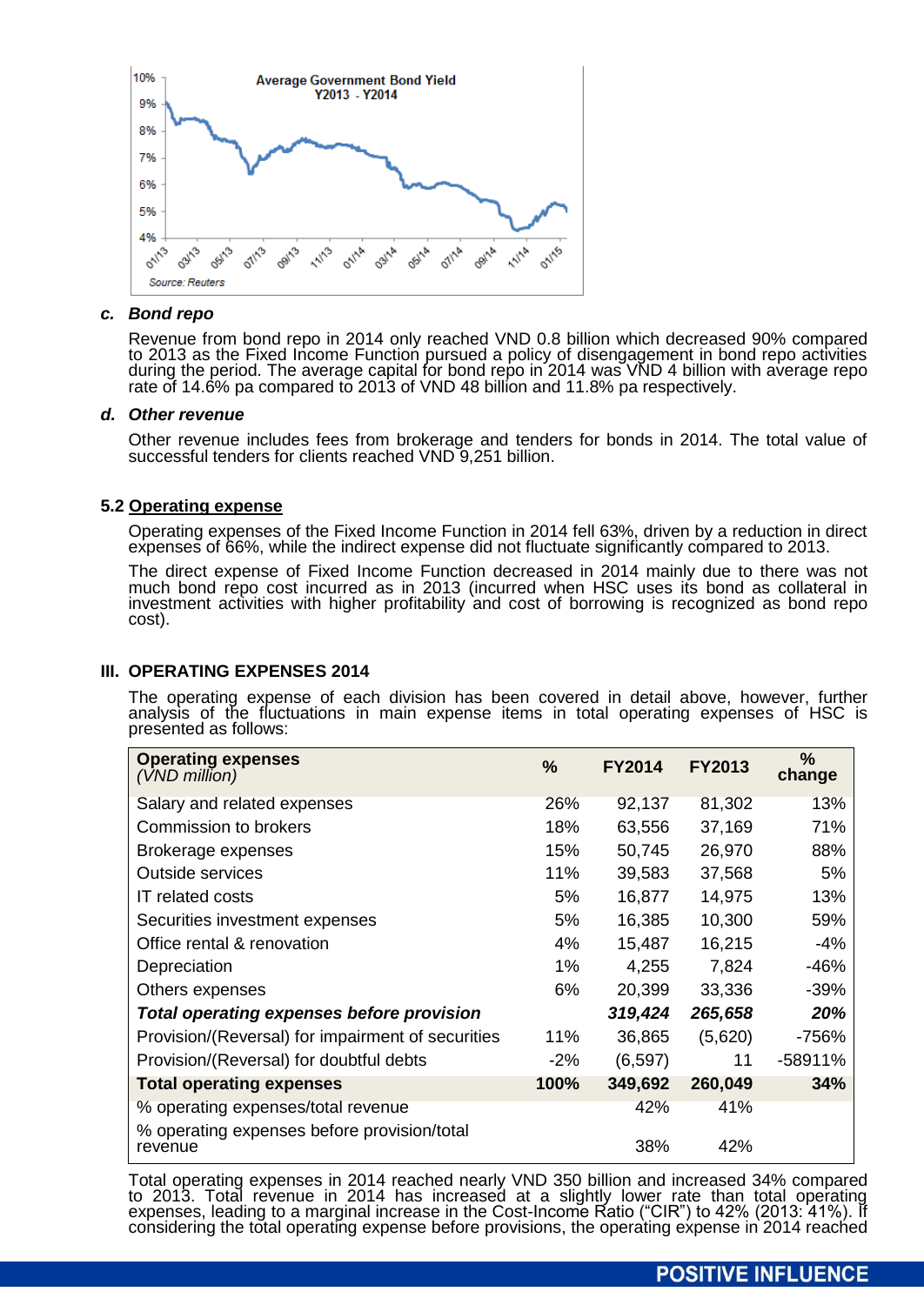VND 319 billion which increased 20% compared to 2013 and the operating expenses before provision/total revenue ratio was 38%, better than that ratio in 2013 of 42%.

## **1. Salary and related expenses**

Salaries and related expenses accounted for 26% of total operating expenses in 2014 and increased 13% compared to 2013 due to:

- The adjustment of salary in 2014 and an increase in social insurance contributions in accordance with law from early of 2014 which led to expense for salary and personnel increased by 12%;
- The increase in staff numbers from the middle of 2014 in the Risk Management Division, Research Division, IT Division which led to an increase of 1% in salary expense in 2014.

## **2. Commission to brokers and brokerage fee to Stock Exchanges**

Expense for brokerage commission and stock brokerage accounted for 18% and 15% respectively of total operating expenses in 2014. These expenses increased in line with the growth of the trading value of HSC in 2014.

## **3. Outside services**

Expense for outside services accounted for 11% total operating expenses which increased 5% compared to 2013 mainly due to costs incurred consulting services to Business Process Improvement (BPI) of PwC. Besides, expense for outside services includes other expenses such as independent audit, internal audit, counting money from banks in the transaction, car rental, parking, security guards service, office cleaning, printing ...; these expenses did not fluctuate significantly compared to 2013.

## **4. Expense for information technology**

These expenses increased by 13% compared to 2013 mainly due to a number of investments in new and upgraded information technology system in 2014 as the cost of upgrading and expanding the transmission network, cost for ISMS project, maintenance cost of AFE trading system (system of G3 Sec Trading & Settlement) and maintenance cost of data center system.

#### **5. Securities investment expense**

This is a loss (selling price is lower than purchased cost) incurred in accordance with the actual operation of the equity investment in 2014 and recognized in accordance with Circular 95/2008 / TT-BTC issued by the Ministry of Finance dated 24/10/2008 on guidance on the accounting for investments in securities.

#### **6. Office rental expenses**

Expense for office rental decreased 4% compared to 2013 by reducing the rental charges in one office in Ho Chi Minh City from middle of 2013. In addition, the current leases are long-term contracts which have been agreed upon so the rental charges were unchanged compared to 2013.

#### **7. Depreciation expenses**

Expense for depreciation of fixed assets in 2014 decreased 46% compared with 2013 mainly due to a number of information technology assets that were fully depreciated in 2013 as data center, server system of Le Thanh Ton office (HN), switchboard systems and machinery systems of transaction...

Besides, some new projects was not implemented in accordance with the Plan yet so that new depreciation expenses were not recognised, namely Data Loss Prevention Software (DLP); Business Continuity Planning; Platform for IT Service Management (ITSM); Customers Relationship Management (CRM); Platform for Risk Management...

#### **8. Provision for impairment of securities**

This was a provision for impairment of OTC portfolio made in 2014 and mentioned in the operating expense of Equity Investment Division.

#### **9. Other expenses**

The remaining expenses of 2014 are not mentioned due to the small or insignificant fluctuations compared to 2013 and in accordance with the actually incurred in the Company.

## **IV. STRUCTURE OF ASSETS**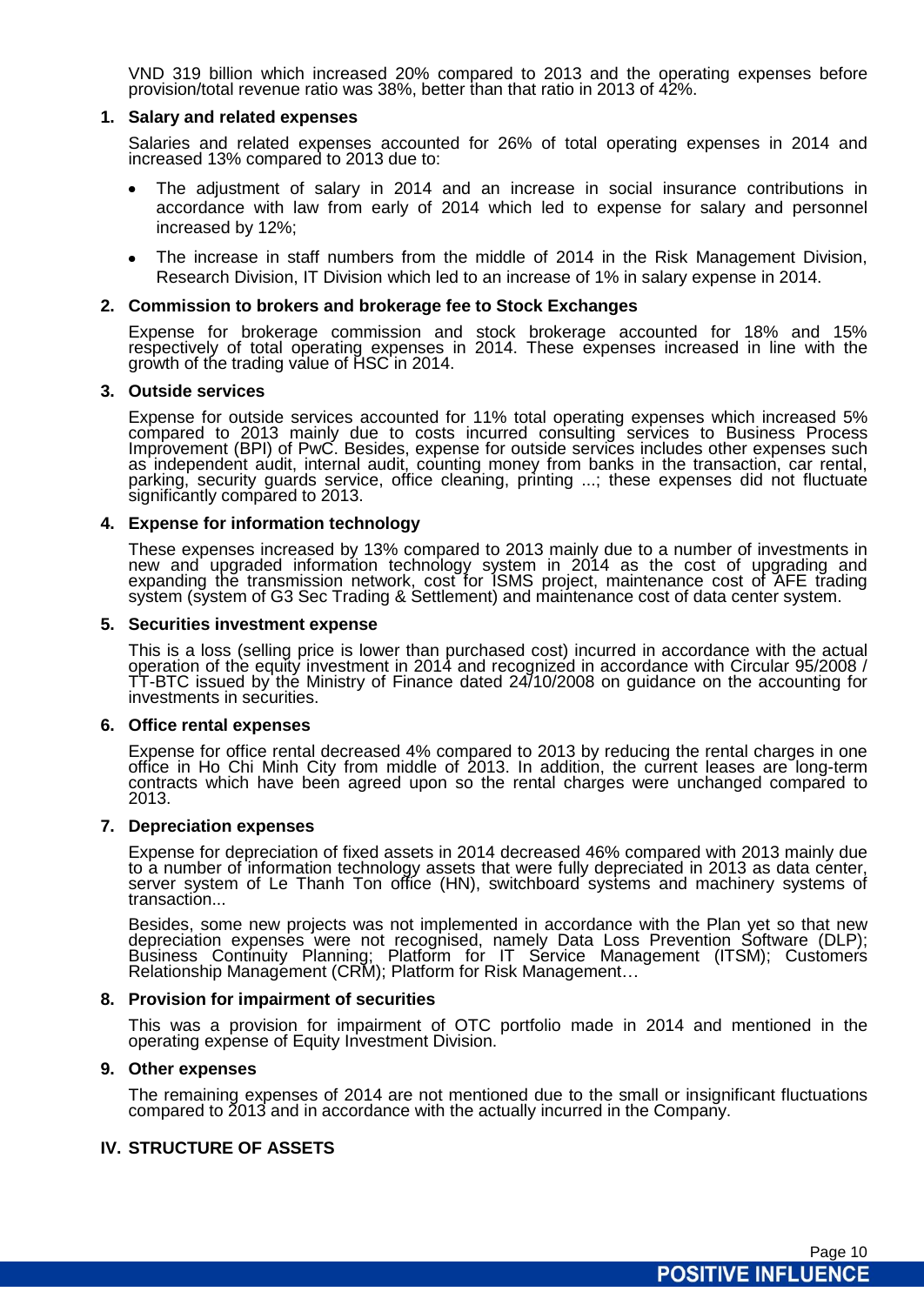

Total assets HSC as at 31 December 2014 are distributed mainly in the form of receivables (52%), cash (39%), with the remaining made up of short-term investment and other long-term assets.

Account receivables mainly related to margin lending and cash advances to investors for securities trading.

The amouting from short-term investment and long-term assets investment were transferred to finance to margin potfolio in 2014.

Value of short-term investment at the end of the 2014 had fallen due to the Company had realized gains as expected strong growth of market in Q1 and Q3 of 2014.

Other long-term assets mainly related to the prepaid rent office for 36 years at AB Tower.

#### **Peer comparison**

|                                       |                              |                                                |                       |                     | <b>FY2014</b> |     |                      |             |             |                                          |
|---------------------------------------|------------------------------|------------------------------------------------|-----------------------|---------------------|---------------|-----|----------------------|-------------|-------------|------------------------------------------|
| <b>Financial</b><br><b>indicators</b> | <b>Revenues</b><br>(VND mil) | <b>Net</b><br>profit<br>after tax<br>(VND mil) | <b>Price</b><br>(VND) | <b>EPS</b><br>(VND) | P/E           | P/B | <b>BVPS</b><br>(VND) | <b>ROAA</b> | <b>ROAE</b> | <b>Financial</b><br>safety<br>ratio (**) |
| SSI                                   | 1,600,623                    | 744,242                                        | 27,500                | 2,104               | 13.1          | 1.8 | 15,383               | 9.4%        | 14.3%       | 382%                                     |
| <b>ACBS</b>                           | 367,188                      | 248,832                                        | n/a                   | 1,659               | n/a           | n/a | 11,273               | 10.0%       | 13.9%       | 465%                                     |
| <b>VND</b>                            | 435,290                      | 157,347                                        | 12.600                | 1,623               | 7.8           | 0.7 | 18,937               | 6.4%        | 10.4%       | 337%                                     |
| <b>KLS</b>                            | 230,543                      | 144,788                                        | 10,500                | 794                 | 13.2          | 0.8 | 13,567               | 5.6%        | 5.8%        | 861%                                     |
| <b>VCSC</b>                           | 614,320                      | 143,972                                        | n/a                   | 2,879               | n/a           | n/a | 14,591               | 6.0%        | 22.4%       | 238%                                     |
| <b>FPTS</b>                           | 255,268                      | 135,571                                        | n/a                   | 1,849               | n/a           | n/a | 17,166               | 6.8%        | 11.2%       | 1063%                                    |
| <b>BVS</b>                            | 305,071                      | 131,130                                        | 13,600                | 1,816               | 7.5           | 0.7 | 18,564               | 7.1%        | 10.3%       | 604%                                     |
| <b>SHS</b>                            | 399,777                      | 122,094                                        | 10,600                | 1,223               | 8.7           | 1.2 | 9,092                | 4.8%        | 14.4%       | 207%                                     |
| <b>VCBS</b>                           | 352,817                      | 95,699                                         | n/a                   | 1,367               | n/a           | n/a | 14,556               | 4.7%        | 9.8%        | 378%                                     |
| Total                                 | 4,560,897                    | 1,923,675                                      |                       |                     |               |     |                      |             |             |                                          |
| Average                               | 506,766                      | 213,742                                        | 14,960                | 1,702               |               |     | 14,792               | 6.8%        | 12.5%       | 504%                                     |
| <b>HCM</b>                            | 831,135                      | 376,152                                        | 31,200                | 2,956               | 10.6          | 1.7 | 18,535               | 10.8%       | 16.3%       | 850%                                     |

*(\*): Financial data of Securities firms are unaudited numbers.*

*(\*\*): The financial safety ratios are as at 30/06/2014*

Comparison with peers, HSC is the leading securities company in Vietnam in terms of EPS, ROAA and market price.

Profit after tax and return on average equity (ROAE) also peaked, ranked No. 2 in the leading group of companies.

The proportion of financial security of HSC on 31/12/2014 reaches 798% and four times higher than SSC's minimum requirement.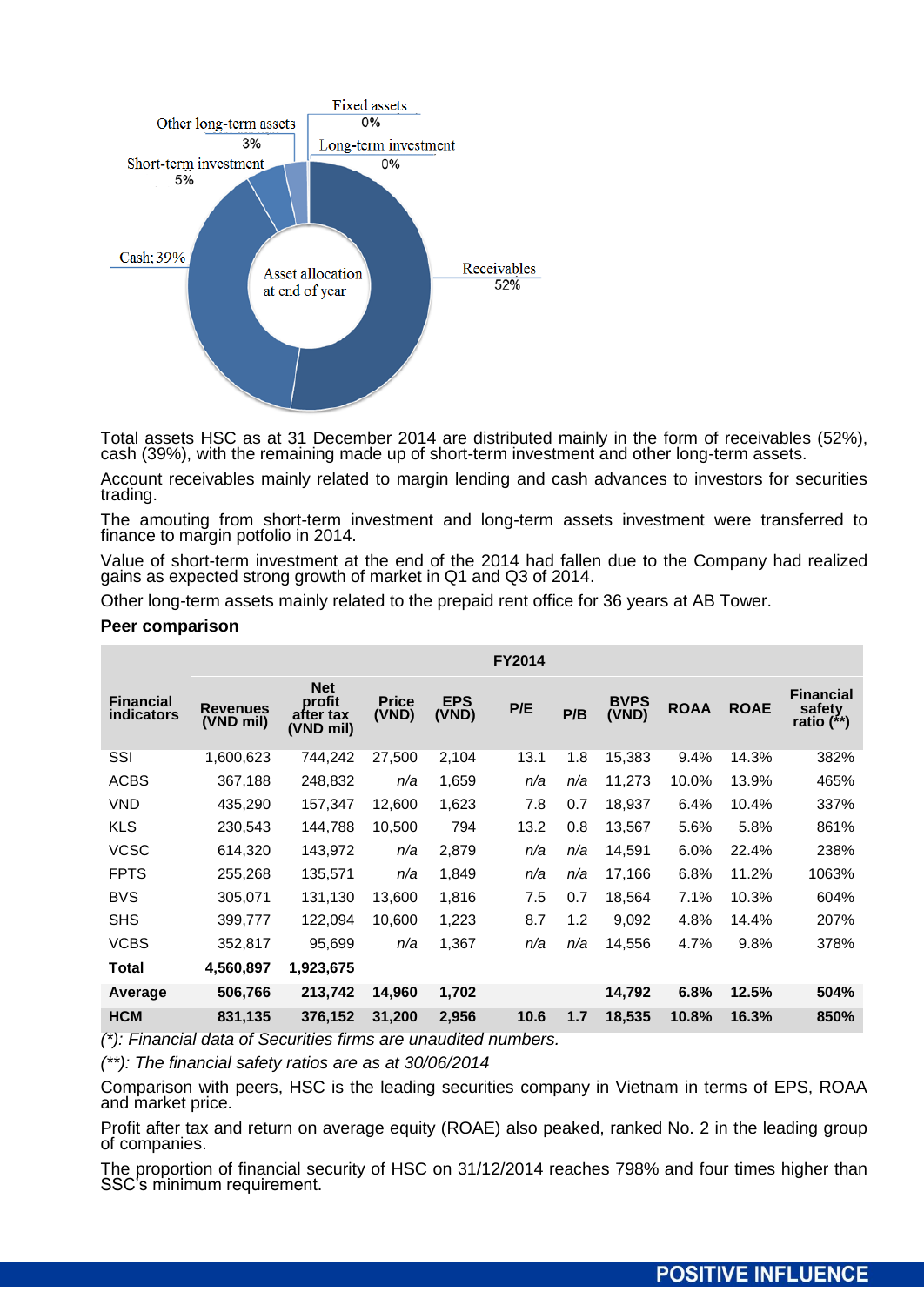# **V. SUPPORT BUSINESS OPERATIONS**

# **1. Information Technology**

HSC is the leading company in providing financial services and investments advisory in Vietnam market trusted by customers and voted as the "Best Securities Company in Vietnam". HSC is constantly researching, developing and offering the best products and services with many added value for customers when they open accounts for securities trading at HSC.

In 2014, the Division of Information Technology (IT) of HSC has completed a number of projects in various stages to develop more functions for both Sale and Support divisions; and identified requirements and applied confidential and practical standards to ensure the suitability and safety of the applied IT platform throughout the whole Company.

## Functions for Sale division:

- Completed the upgrade and officially launched a new website with responsive web design and changed it structure to approach international standards and integrated modern and user-friendly features. The new website marks the development of HSC in its customer/partners support a comprehensive, professional way;
- Launched of HSC Trade Pro in January 2015 an online and mobile transaction application. Currently, customers of HSC can access the information of the financial markets from their iPads. The IT department is developing technological capabilities of HSC to expand this feature to run on iOS and Android devices and expected to complete in Q3 2015;
- Developed an automatic Customer Relationship Management system. This system will bring a number of important advantages such as improving customer service by assisting customers and brokers in their portfolio management activities; enhancing the ability to access data in the whole Company; and enhancing the marketing ability. Stage I of this project focused on the Private Client Division and is expected to complete in Quarter 2, 2015.

# Strengthen IT capacity:

- Implemented improvement activities, improve the stability of operation of IT services based on the application of global standards ISMS (ISO 27001) for information security system;
- Apply the standard practice of IT infrastructure library (ITIL), a set of recommendations for the management of IT services recognized globally, in order to align IT services with the strategic goals of the Company;
- With the completion of the BPI project in the Company, the IT Division has started the design phase for the arrangement of internal processes in a computerized program. This helps to automate the operation of internal control to minimize risks of non-compliance and human error.

These projects along with the continuous improvement in the application infrastructure have helped HSC build an IT cornerstone of international stature, helped customers execute their trade in a secure, safe and speedy manner.

# **2. Risk management**

Since it was founded in 2013 under the ERM project, the Risk Management Division has developed a strategy to strengthen the Company from the operation of internal control to compliance and legislation.

In 2014, the Risk Management Division has introduced successfully the culture of risk awareness within the Company including the successful implementation of risk management tools in addition to important programs and policies as follows:

- $\bullet$ Handbook of Enterprise Risk Management: formalized Risk Profile of the Company and set policy and Risk Management Model. The Handbook of Risk Management includes the process of identifying risks; list of risks; risk matrix & risk rating chart.
- Internal Control Policy;
- Anti-Money Laundering Policy;
- Best Trading Policy;
- HR & Accounting Policies.

Thanks to the programs and policies above, the culture of risk management of the Company has been reshaped. The functional units are combined use of risk factor control in their daily operations. The Risk Management Division will continue to support the business departments to maximize the potential to achieve the business targets, and improve the confidence of investors and shareholders of the Company.